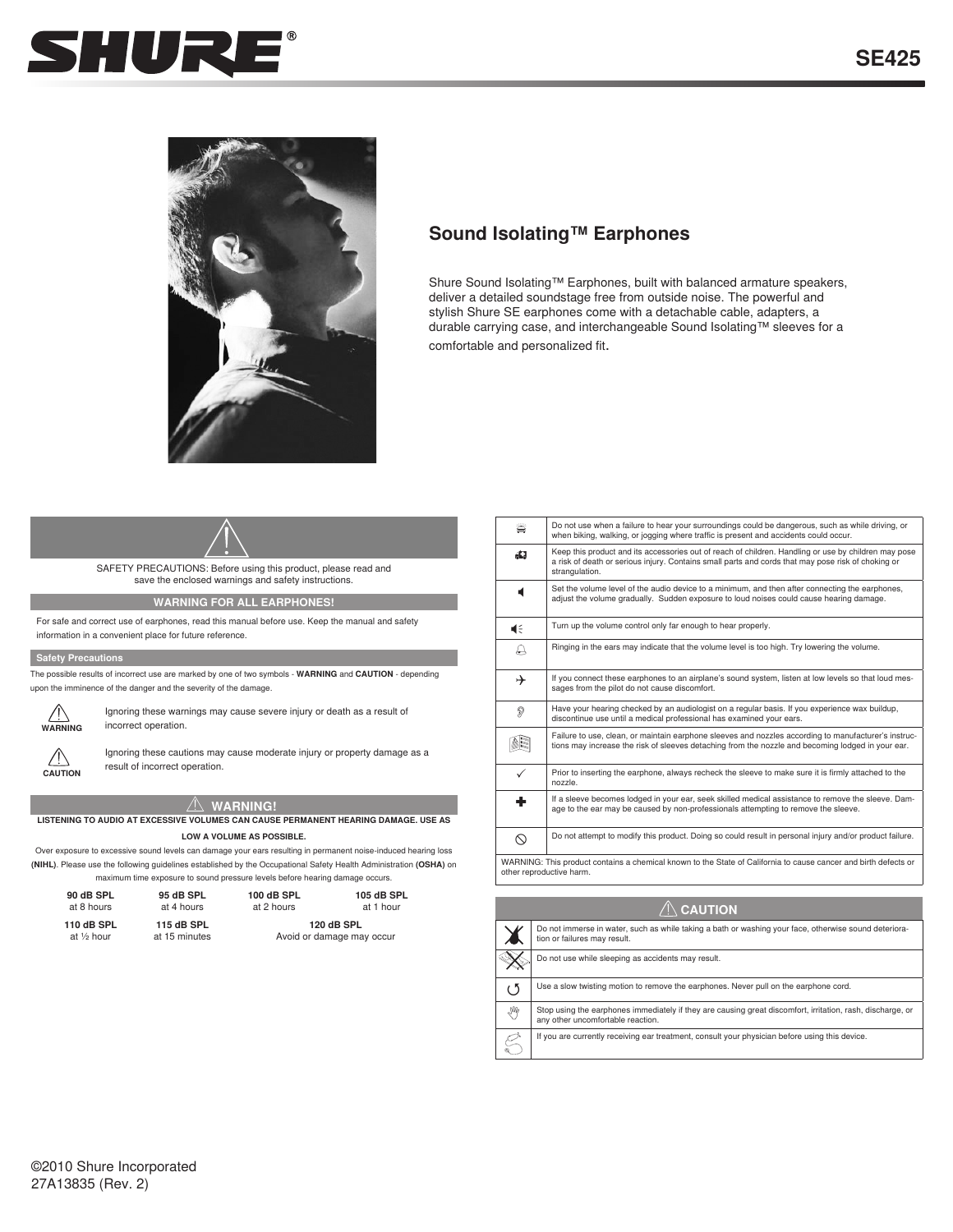#### **Detachable Cable**

You may need to detach the cable from the earphones to attach optional components or to replace the cable if it becomes damaged. To prevent accidental separation, the connector has a snug fit. Take special care to prevent damage to the earphone and connector.

- Do not use pliers or other tools.
- • Grasp the connector and the earphone as close as possible to where they join.
- • Pull straight apart—do not twist. Cable is a snap fit, not threaded.
- • Do not pull on the cable or put any pressure on the earphone nozzle.
- • Listen for a click when connecting.
- • When reattaching the cable, match the "L" and "R" markings. For clear cables and earphones, match the color dots (Red = Right, Blue = Left).

Note: If you pull at an angle, the connector will not detach.



# **Wearing the Earphones**

The following are some suggested ways of wearing the earphones.



Wearing the cable over the ear and securing it behind the head can help keep the earphones in place during physical activity

Tighten the cable and take up slack by raising the cable cinch.

# **Inserting the Earphones**



**Important:** If there seems to be a lack of low frequency response (bass), this means that the earphone sleeve is not forming a tight seal. Gently push the earphone deeper into the ear canal or try a different sleeve.

Insert the earphones so they form a tight seal. The fit of the earphone can greatly affect sound quality.



the foam expands.



Triple-Flange Sleeves: If desired, use scissors to trim the stem on the sleeve.

### **Changing Sleeves**



Twist and pull to remove the sleeve from the nozzle.



Slide on a new sleeve so that it completely covers the barb and the nozzle.

Caution: If the barb or any of the nozzle is exposed, the sleeve is not properly installed. Replace sleeves if they do not tightly grip the nozzle. To ensure proper fit and performance, use only sleeves supplied by Shure (unless using custom molded sleeves).

#### **Removing the Earphones**



Grasp the body of earphone and gently twist to remove. **Note:** Do not pull on cable to remove earphone.

#### **Choosing a Sleeve**

Select an earphone sleeve that provides the best fit and sound isolation. It should be easy to insert, fit comfortably, and easy to remove.



Soft Flex Sleeves: In small, medium, and large sizes. Made from pliable rubber.

Soft Foam Sleeves: Compress the foam sleeve between your fingers and insert into the ear canal. Hold in place for about ten seconds while

**Warning:**Do not push the earphone sleeve beyond the ear canal opening.